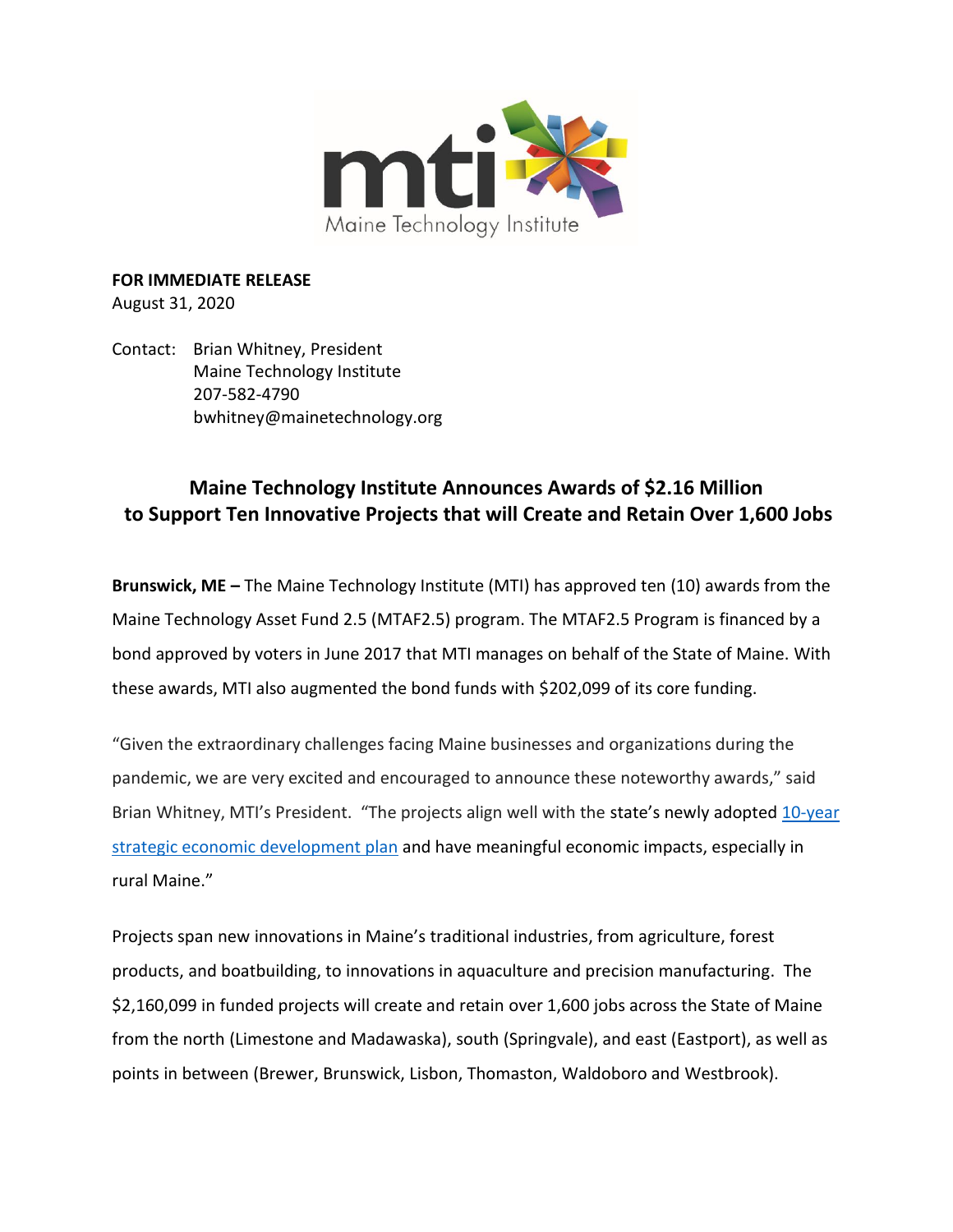The ten awards will be matched by \$31,985,196 in private sector matching funds (14:1 matching ratio). They span eight Maine counties and intersect with all seven of the state's targeted technology sectors.

During the application period, MTI received 84 MTAF2.5 proposals seeking approximately \$25 million in funding. Applications flowed in from 15 of Maine's 16 counties, as well as 6 proposals from out-of-state entities seeking to establish operations in Maine. MTI received proposals from companies of all maturity levels, from startups to mature enterprises, as well as in all seven of the state's targeted technology sectors.

Projects approved went through extensive due diligence, with primary focus on the stated desired economic outputs of growth or retention of market share, increased revenues, expanded employment and retained jobs and the feasibility of the proposed projects to achieve their projected outputs. Requests were ranked against standard criteria and then against each other in terms of meeting the guiding principles established for the program.

Further detail on the specific awards can be found below:

## **Summary of awards:**

**Eastport Port Authority Award Amount \$307,500** Eastport, Washington County Total Project Cost: \$938,516 Contact: Chris Gardner (207) 853-4614

The project will allow final full phase testing of a first of its kind patented shipboard heattreating system developed in conjunction with, and licensed exclusively to, the Eastport Port Authority. This is the final phase of over 10 million dollars of investment made over the past decade to expand Maine forest products exports. Upon final trials, the Port of Eastport and its partners will open and facilitate trading access for the Maine forest products industry to export underutilized Maine fiber to the European Union for renewable energy/combined heat and power projects.

**STARC Systems Award Amount: \$307,500** Brunswick, Cumberland County **Total Project Cost: \$4,572,625** Contact: George Kiesewetter (207) 844-6179

STARC Systems has found a major market opportunity for Infection Isolation solutions to help stop the spread of COVID-19 within hospitals. Sales of panels for Isolation drove March and April, up over 200% to last year. With this new demand on top of its existing Renovation business (up 87% in 2019), they need to invest in automated equipment to reduce machining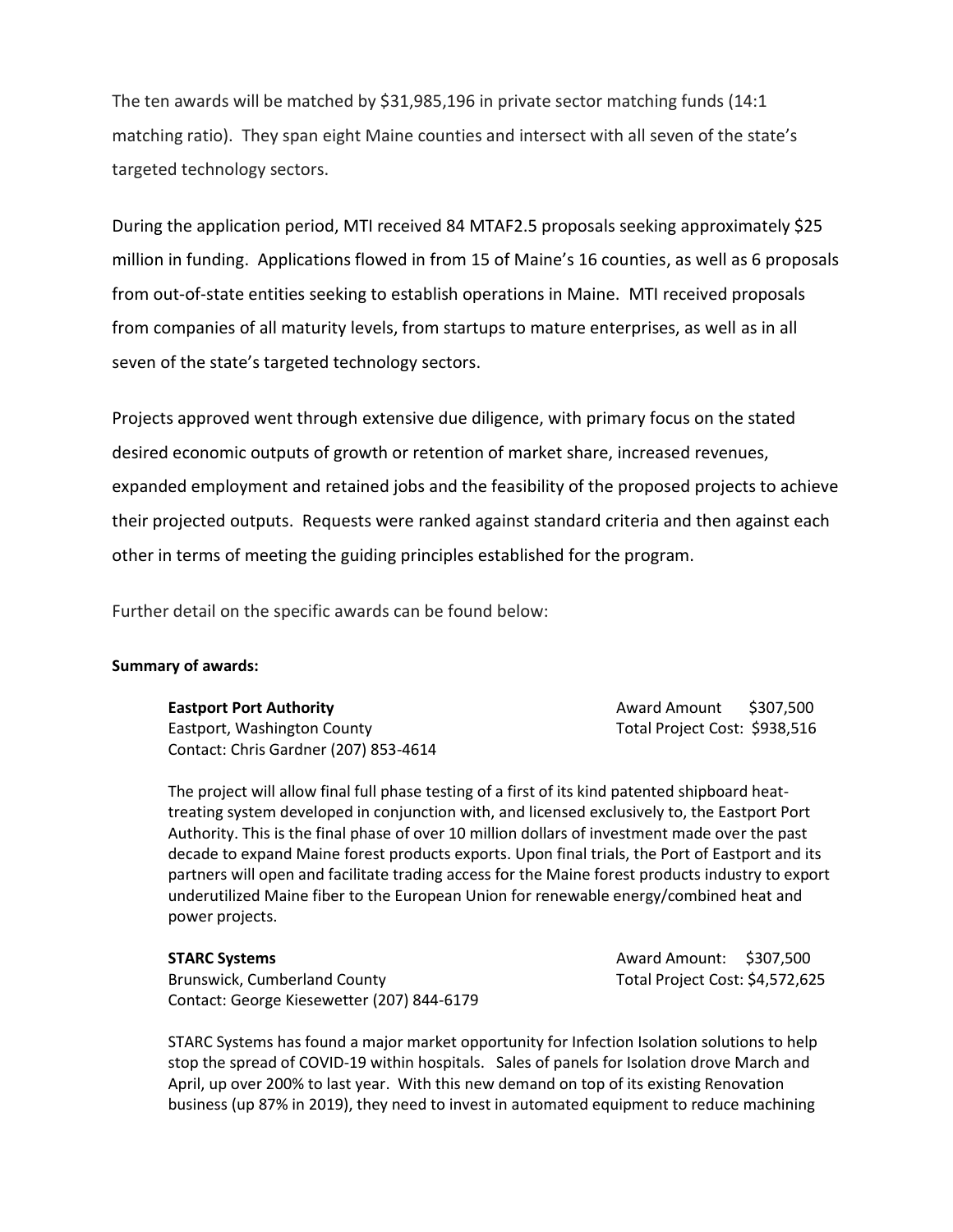bottlenecks, manage a larger, more complex product assortment and increase the availability of equipment and labor for R&D on isolation-specific solutions.

Brewer, Penobscot County **The Cost of Contract Cost: \$677,950** Total Project Cost: \$677,950 Contact: Antonius Mathissen (207) 989-4335

**Nyle Systems Award Amount: \$142,981** 

Nyle is investing to double its production space to meet demand; increase efficiencies and enhance its new product development capabilities. They will build a test chamber for new product development; create food drying testing laboratory; build larger paint room; install electrical & gas lines; buy and install air ventilation system for expanded welding department; remodel office to accommodate growing headcount, etc. Nyle will also obtain production equipment to increase capacity and build efficiencies/reduce unit costs. For example: More advanced finished product test set-up; copper pipe bender; pipe reducing machine; press break; shear; overhead crane; automated refrigeration charging station; etc.

| North Spore                              | Award Amount: \$164,418       |
|------------------------------------------|-------------------------------|
| Westbrook. Cumberland                    | Total Project Cost: \$438,670 |
| Contact: Eliah Thanhauser (207) 266-0203 |                               |

North Spore is seeking equipment and infrastructure improvements to its laboratory to expand production capacity. North Spore utilizes forestry and agricultural byproducts to produce value added mushroom growing supplies bringing in out-of-state revenue. MTAF 2.5 funding will assist in further commercialization supporting Maine suppliers and bring revenue and high-paying jobs into the state.

| <b>Acadian Composite Materials</b> | Award Amount:                 | \$280,000 |
|------------------------------------|-------------------------------|-----------|
| Limestone, Aroostook County        | Total Project Cost: \$912,000 |           |
| Contact: Ben Davis (207) 502-0173  |                               |           |

Acadian Composite Materials disrupts the construction industry by creating a long-lasting and high performance structural insulated panel ("SIP") from recycled single-use beverage bottles. EcoSIP fabricates SIPs through its proprietary composite technology process. EcoSIP is a costeffective alternative to typical "stick frame" building shells, with a lower cost of materials and construction time. EcoSIP also provides superior performance in terms of insulation value and ultimately energy savings. Furthermore, EcoSIP is completely made in Aroostook County, expanding the product line of an existing business. EcoSIP will help make Maine a leader in green building technology.

| <b>Twin Rivers Paper Company</b>      | Award Am    |
|---------------------------------------|-------------|
| Madawaska, Aroostook County           | Total Proje |
| Contact: Brian McAlary (207) 728-8002 |             |

Twin Rivers installed a pilot unit in 2017 to prove the feasibility of its state-of-the-art technology to focus on growth-oriented market segments to preserve jobs in the State of Maine. The success of the pilot justified Twin Rivers' plans to invest approximately \$20MM in paper machine 8 (PM8) to dramatically enhance the machine's capabilities and broaden the markets served by the largest asset in the Twin Rivers paper mill system. The rebuild will establish PM8 as one of the largest producers of lightweight technical packaging and label specialties in North

**Twin Rivers Paper Company** Award Amount: \$300,000 ect Cost: \$19,200,000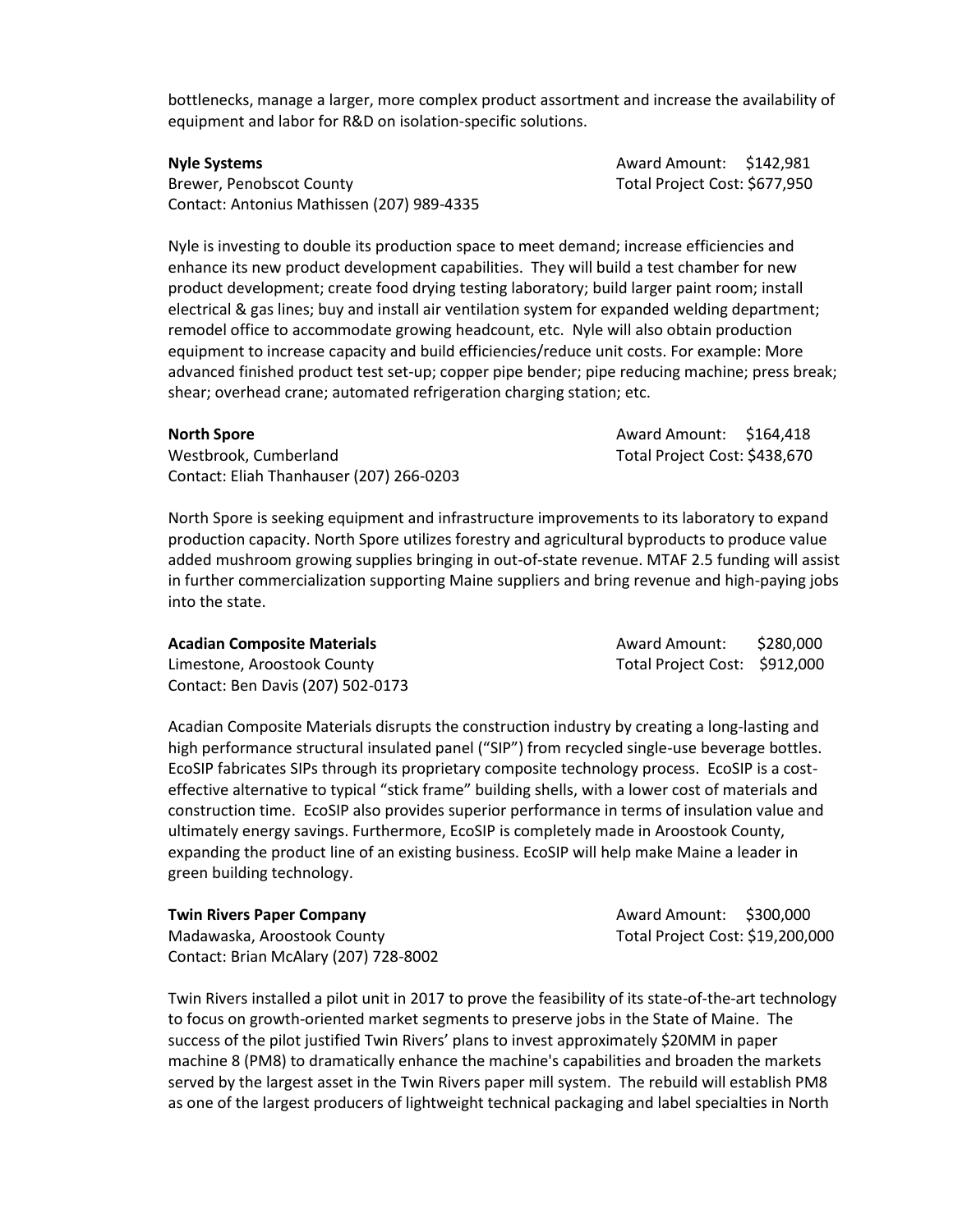America, ideally positioned to support strategic growth initiatives while strengthening the Company's industry-leading lineup of hybrid and freesheet lightweight publishing grades.

Sierra Kenkel (406) 261-5621

**Springworks Farm Maine Award Amount: \$300,000 Award Amount: \$300,000** Lisbon, Androscoggin County **Total Project Cost: \$4,059,375** 

Springworks was founded in 2013 to improve the way our food is produced, distributed, and enjoyed. Its unique aquaponic system grows organically certified lettuce, fish, and fertilizer costeffectively, while producing twenty times more greens per acre and using less than a tenth of the water compared to conventional agriculture. Springworks is fortunate to work with excellent partners in retail (Hannaford, Whole Foods) and foodservice (Performance Food Group, Sysco, etc.). With the help of MTI, they plan to expand their facilities again to serve their customer's demand and create jobs in Lisbon.

| American Unagi                         | Award Amount: \$175,000       |  |
|----------------------------------------|-------------------------------|--|
| Waldoboro, Lincoln County              | Total Project Cost: \$500,000 |  |
| Contact: Sara Rademaker (260) 417-2883 |                               |  |

American Unagi's MTAF2.5 request is to increase value-added capabilities by expanding current processing equipment and adding new processing equipment to increase product options/output, expand market reach, and add more employment opportunities.

Springvale, York County Total Project Cost: \$279,000 Contact: John Sharood (978) 257-1508

**Farming Fungi Award Amount: \$42,700** 

Farming Fungi will develop an Internet of Things (IOT)-based indoor agriculture control system. Low cost, high quality grow control system IOT-based software, running on commercial-off-theshelf hardware with configurable in-room sensing and display devices and ability to monitor and control conventional non-communicating HVAC and facility equipment for all forms of controlled indoor agriculture – produce, fruit, horticulture, mushrooms & aquaculture. Algorithms sense and manage CO2, light, temperature, humidity, air exchange, nutrient dosing, water chemistry, etc. Eliminates expensive hand wiring of controls, signals and actuators. Supports lot traceability and continuous process improvement. Costs 50 to 75% per installation less than traditional hardwired agricultural control systems.

Thomaston, Knox County Total Project Cost: \$407,060 Contact: Joshua Moore (207) 230-8567

**Lyman Morse Award Amount: \$140,000** 

Lyman-Morse Fabrication plans to reconfigure and modernize its workshop to increase efficiency and capacity, attract new business, and add to its workforce. By adding a clean, dedicated location for aluminum fabrication work, converting existing office space to a workshop area, and establishing a new area for business and management operations, this division of Lyman Morse Boatbuilding, Inc., will accelerate the growth trajectory Lyman-Morse Fabrication has been on since it was established in 2005 and allow it to attract follow-on funding through new customers and additional company investment.